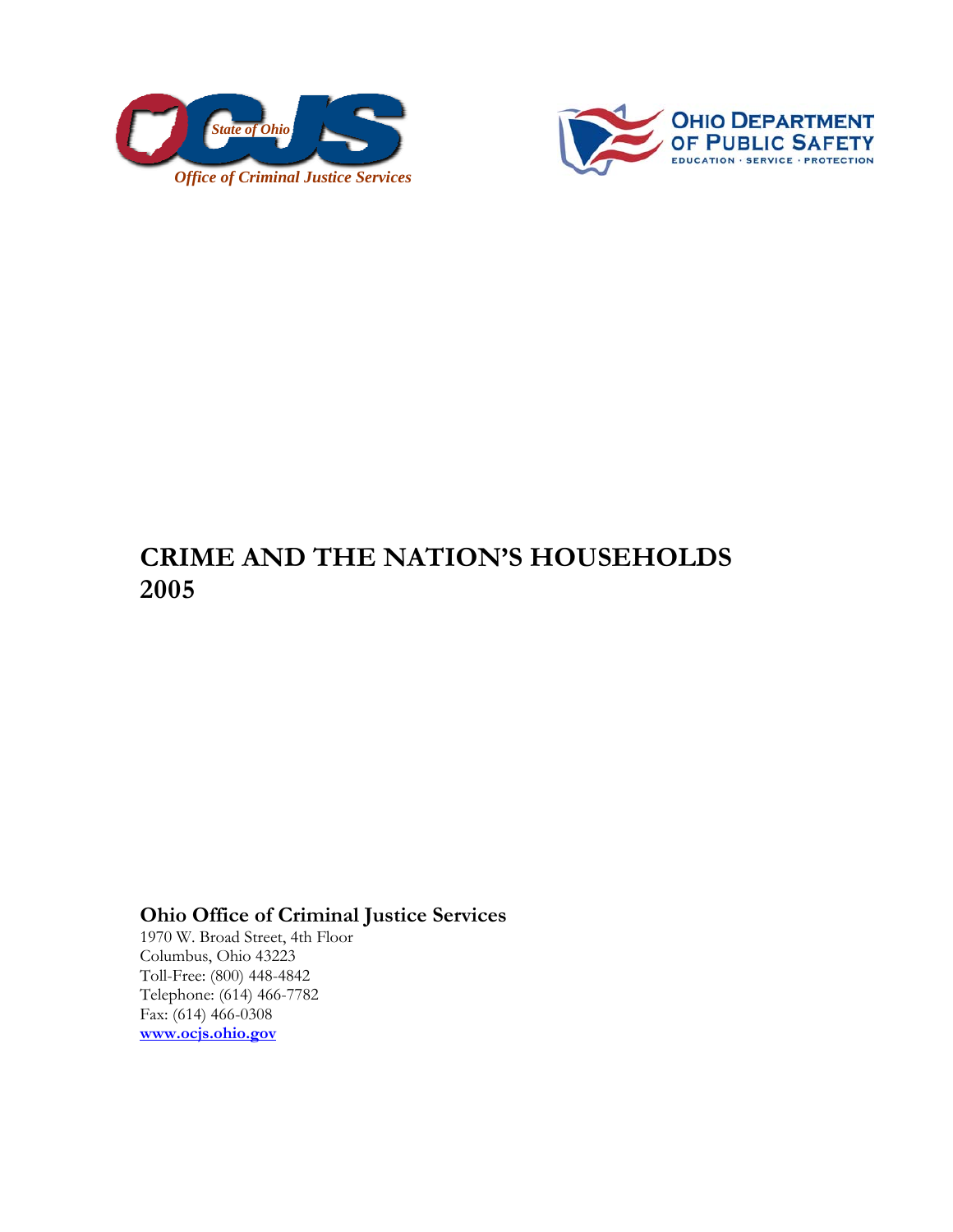## **CRIME AND THE NATION'S HOUSEHOLDS, 2005**

In April 2007, the Bureau of Justice Statistics released the bulletin *Crime and the Nation's Households, 2005*. This report is based on data collected by the National Crime Victimization Survey (NCVS). The survey collects information on crimes reported and unreported to the police, and includes the violent crimes of rape, sexual assault, robbery, aggravated and simple assault, and the property crimes of purse snatching or pocket picking, household burglary, motor vehicle theft, and property theft. The following data and table come from this report. A link to the full report can be found on the BJS web site: http://www.ojp.usdoj.gov/bjs/pub/pdf/cnh05.pdf.

- Fourteen percent of households experienced one or more violent or property victimizations in 2005. In 1994, the percent of U.S. households experiencing one or more crimes was 25 percent.
- Violent crimes were experienced by individuals in 3 percent of households, or about one out of every 36 households. Simple assault was the most frequent reported violent crime, experienced by two percent of households. Less than 1 percent of households reported rape or sexual assault.
- Property crimes were reported by 12 percent of households. Theft was reported most frequently, at more than 9 percent.

|                       | Households |         |
|-----------------------|------------|---------|
| Type of victimization | Number     | Percent |
| Any NCVS crime        | 16.330.140 | 13.9%   |
| Violent crime         | 3,271,760  | 2.8     |
| Rape                  | 79,580     | 0.1     |
| Sexual assault        | 44.160     | 0.0     |
| Robbery               | 443,520    | 0.4     |
| Assault               | 2.796,900  | 2.4     |
| Aggravated            | 728,810    | 0.6     |
| Simple                | 2.183.110  | 1.9     |
| Personal theft        | 177.170    | 0.2     |
| Property crime        | 14,085,570 | 12.0    |
| Household burglary    | 2,970,000  | 2.5     |
| Motor vehicle theft   | 910,690    | 0.8     |
| Theft                 | 11,109,290 | 9.5     |

- One in 320 households, less than 1 percent of all households, reported experiencing intimate partner violence during 2005.
- Vandalism, although not reported in the property crime statistics or overall crime statistics, was reported in 5.1 million U.S. households, or 4.4 percent of U.S. households in 2005.
- In 2005, white households (14 percent) were more likely than households of other races (11 percent) to experience crime. Households headed by Hispanics were more likely to experience crime than those headed by non-Hispanics (18 percent vs. 13 percent, respectively).